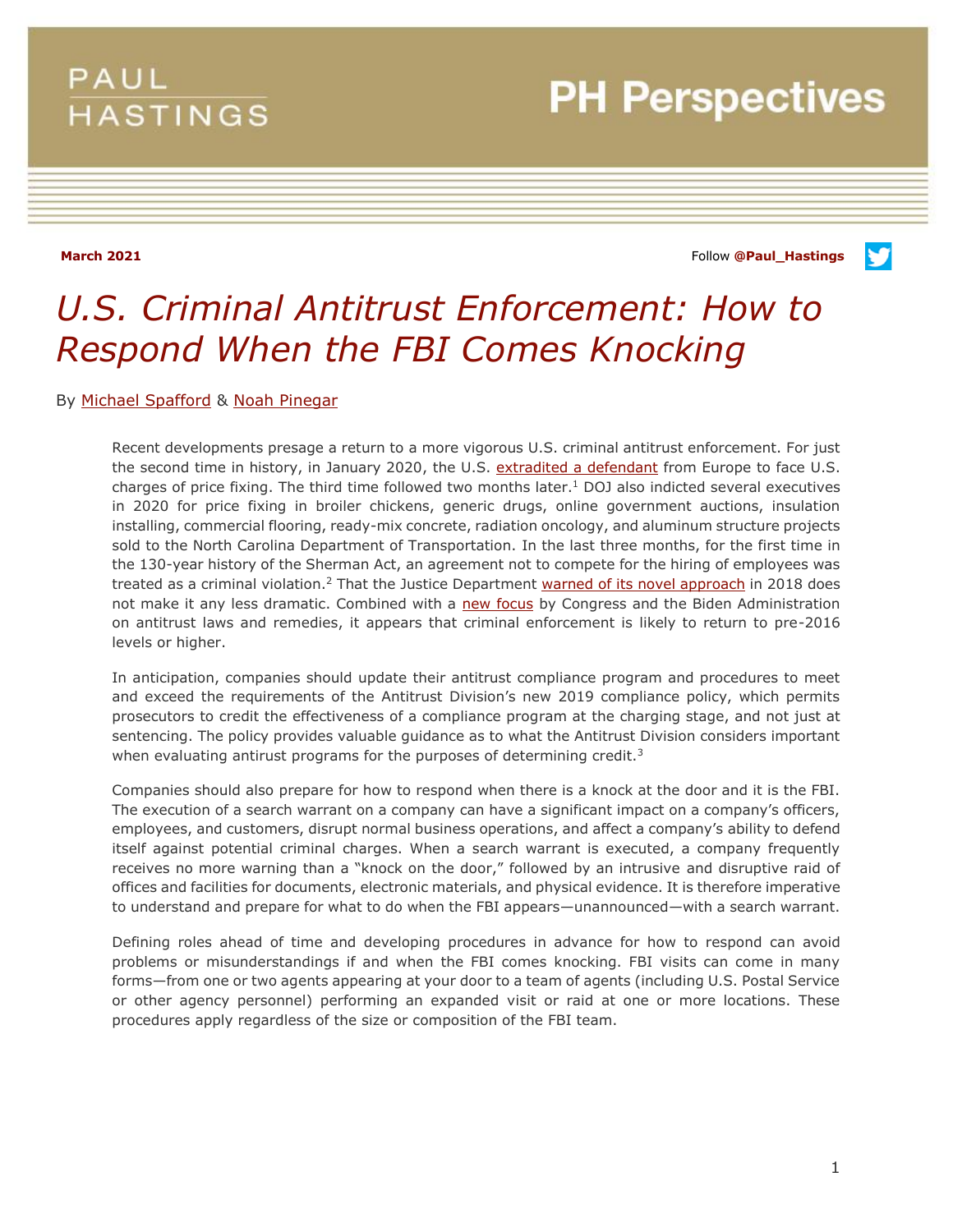### **AHEAD OF TIME**

#### **I. Designate and train a response team.**

Responsibilities should be clearly defined. Four roles, performed by separate employees, where practical, follow (depending on your organization and number of locations, it may be appropriate to have multiple employees fill each role for different units or locations or combine roles where appropriate):

One person will LEAD the company's response during and after the search. This person will know the company's plan for responding ahead of time, and will take charge of the company's response during and after the search. This does not have to be an attorney, although there may be advantages to having an attorney, if possible, in this role. The LEAD should promptly notify the Office of the General Counsel of the FBI visit.

Another person will MANAGE COLLECTION of electronically stored information and IT equipment and personnel. That person should be familiar with the structure of the company's data and experienced with copying data. They should also know how and where legal department materials (potentially privileged) are maintained so that they can be clearly identified. FBI agents may work around those materials, or they should at least be kept separate until outside counsel and the government agree on how to resolve the issue.

A key employee should MONITOR the searching agents and take notes about areas searched, property seized, and anyone that speaks with the agents.

Another person will be responsible for COMMUNICATING with employees about their rights and responsibilities.

#### **II. Establish procedures and guidelines for what to do when the FBI shows up.**

These should supplement your antitrust compliance program. Certain COMMUNICATING employees can be prepared ahead of time to advise employees. Guidance to employees should include:

- All employees should be polite and avoid interfering with or disrupting the agents' activities. Employees should be cooperative with the agents, but also know their rights.
- Employees may, but do not have to, communicate with the agents and do not have to discuss the substance of the investigation during the search. Employees can limit their communications to assisting in locating materials to expedite the execution of the search warrant.
- Advise your employees that the company will provide them with counsel to represent them at no cost to the employees if requested.
- Employees should be instructed not to remove, discard, or conceal anything that might be responsive to the search warrant or related to the investigation.

The role of MANAGING COLLECTION personnel requires familiarity with document retention procedures ahead of time so they are prepared, for the moment when the search warrant is executed.

#### **THE FBI KNOCKS AT THE DOOR**

#### **III. Specific guidance for during the search.**

Be courteous and cooperative.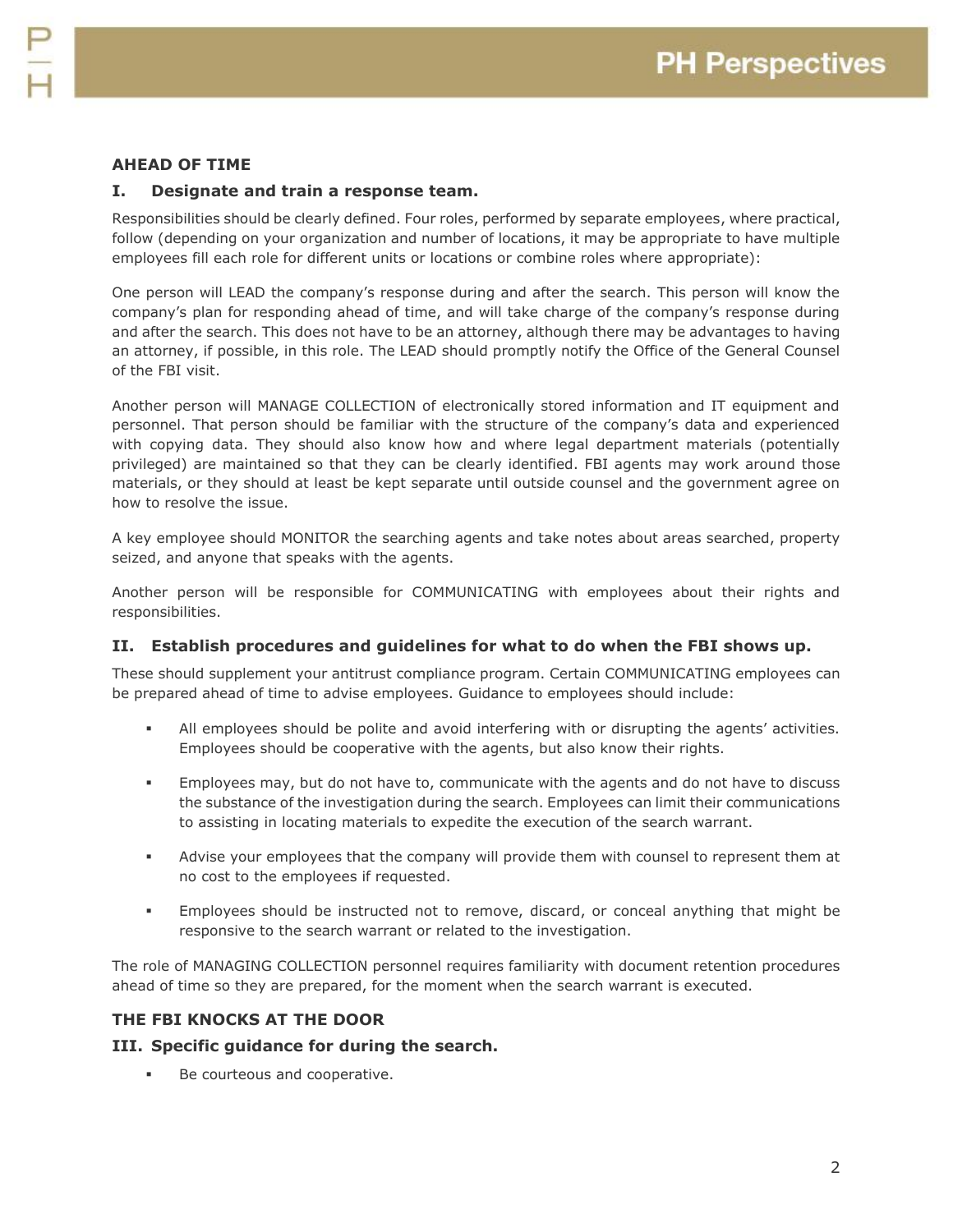- You have a right (and a fiduciary duty) to maintain your operations and negotiate ways to limit the disruption to the company.
- The LEAD may ask if the search can be conducted at the conclusion of the workday, with the assurance that all records will be maintained.
- The COMMUNICATING role should contact the Office of the General Counsel and/or outside counsel immediately.
- The COMMUNICATING role should advise employees of the company's guidance during the search.
- The LEAD identifies themselves to the agent in charge. The LEAD obtains the name and phone number of the government attorney in charge of the investigation from the warrant or from the agent in charge.
- The LEAD requests and reviews a copy of the search warrant and all supporting materials. If not provided a copy of the search warrant, do not consent to a search without first contacting criminal defense counsel.
	- Only the places and items identified in the search warrant may be searched and seized.
	- Request an inventory of all items seized.
	- Ask the agents to complete the search first and then discuss the substance of the investigation with employees at a later date.
	- The MONITOR must also review or know the limits of the search warrant so they can identify, both in their notes about the search and courteously to the agents, if the search exceeds the scope of the search warrant.
- **The employee MANAGING COLLECTION may ask that the agents image hard drives rather than** seize computers.
- If electronic media or hardware is seized, the employee MANAGING COLLECTION should request a backup disk, and may ask to assist in copying the data or disconnecting the hardware to avoid damage.
	- Ask to maintain originals and provide copies (or, in limited circumstances, provide originals and maintain copies).
- You have a right (and a duty) to protect your company's privilege.
	- For documents where the privilege is clearly implicated, such as an attorney's files, the MONITOR should suggest that the items be produced pursuant to a grand jury subpoena to allow for a privilege review.
	- If the agents insist on removing potentially privileged items, the MONITOR should request that they be maintained separately and not be reviewed until your attorney and the government attorney in charge of the investigation agree on how to resolve the issue. Request permission to copy or to prepare a detailed inventory of these documents.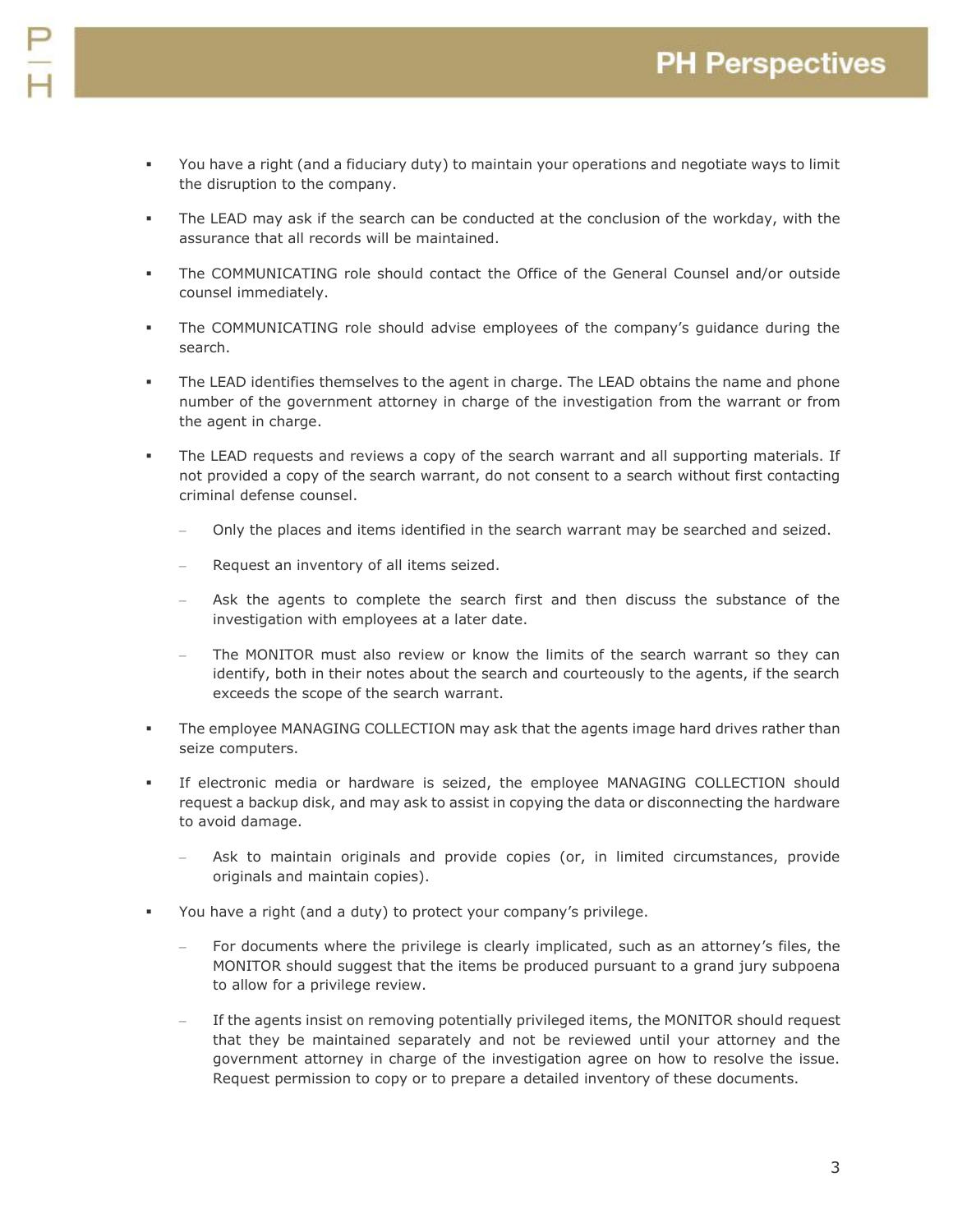If privileged materials cannot be segregated, such as email housed on a server, the MONITOR should inform the agents of this and request that none of the materials so stored be reviewed until your attorney agrees to an appropriate privilege review process.

#### **AFTER THE SEARCH IS OVER**

#### **IV. Actions after the search.**

Working with in-house and outside counsel, the LEAD and MONITOR should conduct an internal investigation, retracing the FBI steps to figure out what the FBI was looking for and what materials were copied or taken pursuant to the search warrant.

Outside counsel should follow up with the lead government attorney about the documents, including any privileged materials, and the parameters of the investigation.

The COMMUNICATING role should send a formal document retention notice, along with regularly scheduled reminder notices, to all employees potentially in possession of materials related to the subject matter of the investigation.

The MANAGING COLLECTION role should preserve electronic storage, pausing any auto-delete functions to preserve data for forensic collection working with outside counsel (including any back-up materials).

Although infrequent and unwanted, search warrants come without warning and can be highly disruptive. Planning is needed to enable a company to respond effectively when the FBI comes knocking. Otherwise, mistakes or worse may occurred. As with any such matters, consulting with outside counsel helps ensure the implementation of appropriate safeguards and policies to manage antitrust compliance risks, including the risk of a "knock at the door."

#### $\Leftrightarrow$   $\Leftrightarrow$   $\Leftrightarrow$

*If you have any questions concerning these developing issues, please do not hesitate to contact any of the following Paul Hastings lawyers:*

| <b>Century City</b>                                       | <b>Washington, D.C.</b>                                                   |                                                                   |
|-----------------------------------------------------------|---------------------------------------------------------------------------|-------------------------------------------------------------------|
| Bo Pearl<br>1.310.620.5730<br>jamespearl@paulhastings.com | Michael L. Spafford<br>1.202.551.1988<br>michaelspafford@paulhastings.com | Michael S. Wise<br>1.202.551.1777<br>michaelwise@paulhastings.com |
| <b>San Francisco</b>                                      | Gary Zanfagna<br>1.202.551.1940<br>garyzanfagna@paulhastings.com          | Noah Pinegar<br>1.292.551.1960<br>noahpinegar@paulhastings.com    |
| Thomas P. Brown<br>1.415.856.7248                         |                                                                           |                                                                   |

#### Paul Hastings LLP

 $\overline{a}$ 

[tombrown@paulhastings.com](mailto:tombrown@paulhastings.com)

<sup>1</sup> The U.S. has provided cooperation to allies' criminal authorities as well. The U.S. recently agreed to extradite two citizens to Japan in connection with a Japanese criminal investigation of the Ghosn affair.

PH Perspectives is published solely for the interests of friends and clients of Paul Hastings LLP and should in no way be relied upon or construed as legal advice. The views expressed in this publication reflect those of the authors and not necessarily the views of Paul Hastings. For specific information on recent developments or particular factual situations, the opinion of legal counsel should be sought. These materials may be considered ATTORNEY ADVERTISING in some jurisdictions. Paul Hastings is a limited liability partnership. Copyright © 2021 Paul Hastings LLP.